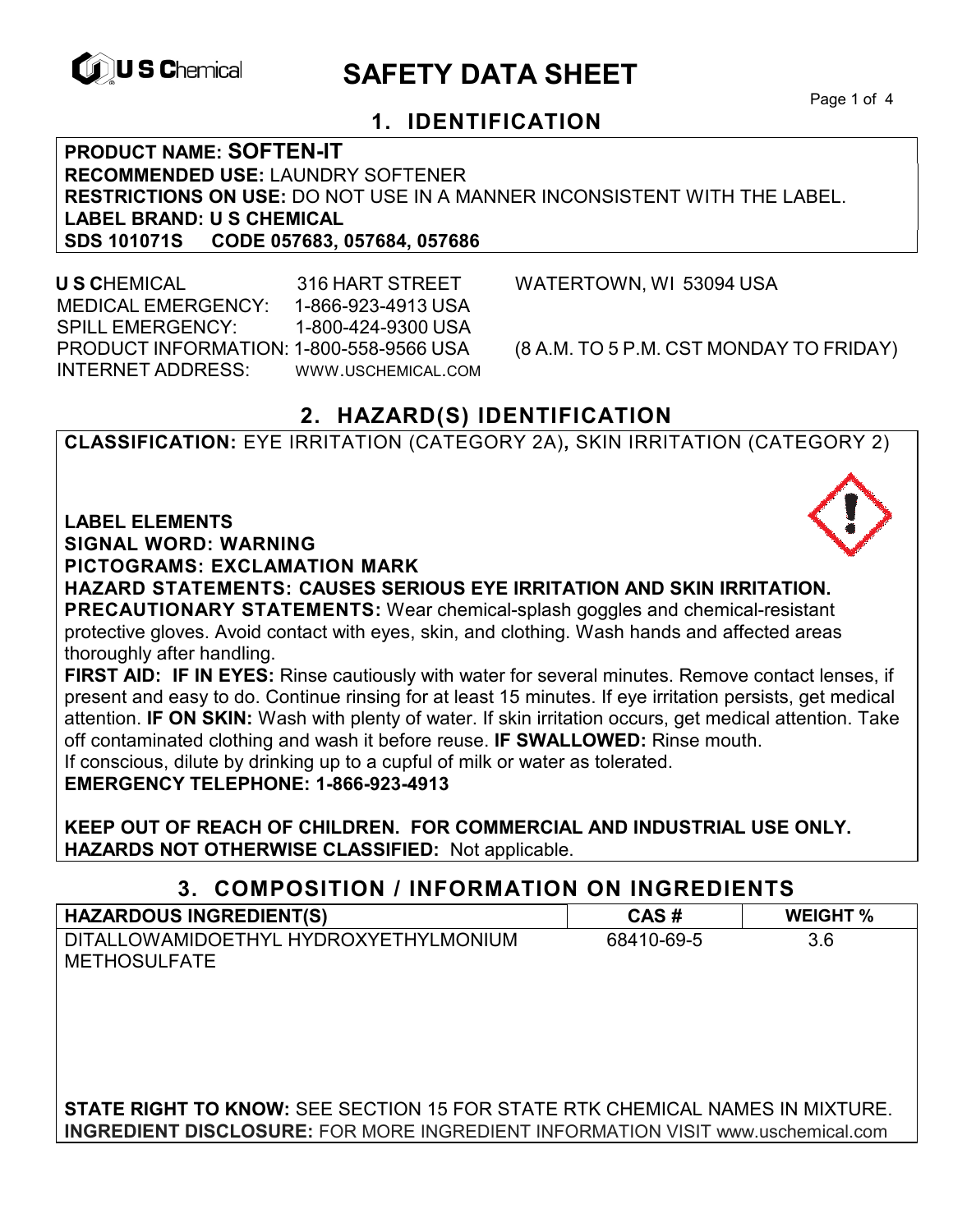## **SOFTEN-IT SDS 101071S**

## **4. FIRST-AID MEASURES** Page 2 of 4

**IF IN EYES:** RINSE CAUTIOUSLY WITH WATER FOR SEVERAL MINUTES. REMOVE CONTACT LENSES, IF PRESENT AND EASY TO DO. CONTINUE RINSING FOR AT LEAST 15 MINUTES. IF EYE IRRITATION PERSISTS, GET MEDICAL ATTENTION.

**IF ON SKIN:** WASH WITH PLENTY OF WATER. IF SKIN IRRITATION OCCURS, GET MEDICAL ATTENTION. TAKE OFF CONTAMINATED CLOTHING AND WASH IT BEFORE REUSE. **IF SWALLOWED:** RINSE MOUTH. IF CONSCIOUS, DILUTE BY DRINKING UP TO A CUPFUL OF MILK OR WATER AS TOLERATED.

**IF INHALED:** NO SPECIFIC FIRST AID MEASURES ARE REQUIRED. **EMERGENCY TELEPHONE: 1-866-923-4913** 

**MOST IMPORTANT SYMPTOMS / EFFECTS:** CAUSES SERIOUS EYE IRRITATION AND SKIN IRRITATION.

**MEDICAL CONDITIONS AGGRAVATED:** NONE KNOWN. **NOTE TO PHYSICIAN:** CALL 1-866-923-4913 FOR EXPOSURE MANAGEMENT ASSISTANCE.

## **5. FIRE-FIGHTING MEASURES**

**CHEMICAL HAZARDS:** EYE AND SKIN IRRITATION. NON-FLAMMABLE. **COMBUSTION PRODUCT HAZARDS:** OXIDES OF CARBON AND OTHER FUMES. **METHODS:** SELECT EXTINGUISHER AND METHODS BASED ON FIRE SIZE AND TYPE. **EQUIPMENT:** WEAR SCBA AND FULL PROTECTIVE GEAR AS CONDITIONS WARRANT. **NFPA RATING:** HEALTH-2/FLAMMABILITY-0/ INSTABILITY-0/SPECIAL HAZARD-N.AP. **SUITABLE EXTINGUISHERS:** WATER, DRY CHEMICAL, CO2 OR FOAM SUITABLE FOR FIRE. **UNSUITABLE EXTINGUISHERS:** NO RESTRICTIONS BASED ON CHEMICAL HAZARDS.

## **6. ACCIDENTAL RELEASE MEASURES**

**PERSONAL PRECAUTIONS:** EVACUATE UNPROTECTED PERSONNEL FROM AREA. WEAR PERSONAL PROTECTION. RUBBER BOOTS RECOMMENDED. SEE SECTION 8. VENTILATE AREA IF NEEDED. BE CAREFUL NOT TO SLIP. WASH THOROUGHLY AFTER CLEAN-UP. **ENVIRONMENTAL PRECAUTIONS:** PREVENT SPILL FROM ENTERING DRAIN, STORM SEWER OR SURFACE WATERWAY. PREVENT WATER AND SOIL CONTAMINATION. **CLEAN-UP METHODS:** SMALL SPILLS MAY BE WIPED UP AND RINSED WITH WATER. FOR LARGER SPILLS, DIKE TO CONTAIN. PUMP TO LABELED CONTAINER OR ABSORB SPILLAGE AND SCOOP UP WITH INERT ABSORBENT MATERIAL. AFTER SPILL COLLECTION, RINSE AREA WITH WATER AND FOLLOW WITH NORMAL CLEAN-UP PROCEDURES.

## **7. HANDLING AND STORAGE**

**HANDLING:** FOLLOW ALL LABEL DIRECTIONS. INSTRUCT PERSONNEL ABOUT PROPER USE, HAZARDS, PRECAUTIONS, AND FIRST AID MEASURES. AVOID CONTACT WITH EYES, SKIN AND CLOTHING. TAKE OFF CONTAMINATED CLOTHING AND WASH IT BEFORE REUSE. DO NOT TASTE OR SWALLOW. PRODUCT RESIDUE MAY REMAIN ON OR IN EMPTY CONTAINERS. HANDLE CAREFULLY TO AVOID DAMAGING CONTAINER. **STORAGE:** KEEP CONTAINER CLOSED WHEN NOT IN USE. STORAGE AT AMBIENT TEMPERATURES IN A DRY AREA OUT OF DIRECT SUNLIGHT. PROTECT FROM FREEZING. ROTATE STOCK REGULARLY. KEEP AWAY FROM FOOD AND DRINK. KEEP OUT OF REACH OF CHILDREN.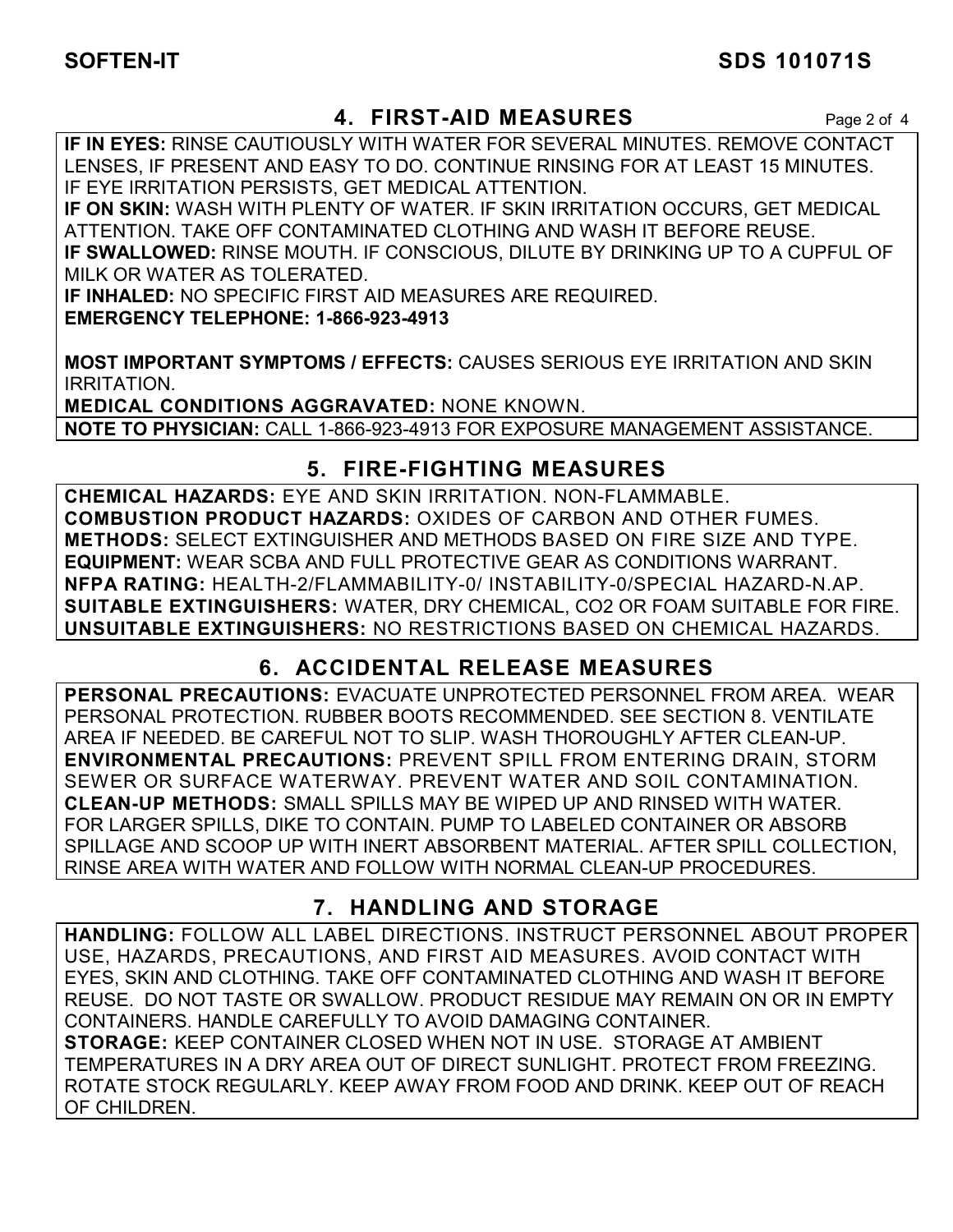#### **SOFTEN-IT SDS 101071S**

#### **8. EXPOSURE CONTROLS / PERSONAL PROTECTION** Page 3 of 4

#### **EXPOSURE LIMITS:**

DITALLOWAMIDOETHYL HYDROXYETHYLMONIUM METHOSULFATE = NONE **ENGINEERING CONTROLS:** GENERAL ROOM VENTILATION IS TYPICALLY ADEQUATE.

#### **PERSONAL PROTECTION**

**EYES:** CHEMICAL-SPLASH SAFETY GOGGLES. **HANDS:** CHEMICAL-RESISTANT PROTECTIVE GLOVES (NITRILE, NEOPRENE OR RUBBER). **RESPIRATORY:** PROTECTIVE EQUIPMENT NOT REQUIRED WITH NORMAL USE. **FEET:** PROTECTIVE EQUIPMENT NOT REQUIRED WITH NORMAL USE. **BODY:** PROTECTIVE EQUIPMENT NOT REQUIRED WITH NORMAL USE. **HYGIENE MEASURES:** HANDLE IN ACCORDANCE WITH GOOD INDUSTRIAL HYGIENE AND SAFETY PRACTICE. TAKE OFF CONTAMINATED CLOTHING AND WASH IT BEFORE RE-USE. WASH HANDS AND AFFECTED AREAS THOROUGHLY AFTER HANDLING.

## **9. PHYSICAL AND CHEMICAL PROPERTIES**

| APPEARANCE: OPAQUE BLUE LIQUID         | <b>AUTO-IGNITION TEMPERATURE: N.AV.</b>    |
|----------------------------------------|--------------------------------------------|
| <b>ODOR: FLORAL</b>                    | <b>DECOMPOSITION TEMPERATURE: N.AV.</b>    |
| pH CONCENTRATE: 5.0                    | <b>EXPLOSIVE LIMITS (LEL/UEL): NONE</b>    |
| pH READY-TO-USE: N.AP.                 | <b>EVAPORATION RATE: N.AV.</b>             |
| pH @ USE DILUTION: N.AV.               | FLAMMABILITY (SOLID, GAS): N.AP.           |
| <b>PHYSICAL STATE: LIQUID</b>          | <b>FLASH POINT: NONE</b>                   |
| <b>RELATIVE DENSITY (WATER): 0.995</b> | <b>INITIAL BOILING POINT/RANGE: N.AV.</b>  |
| <b>SOLUBILITY (WATER): COMPLETE</b>    | <b>MELTING POINT/FREEZING POINT: N.AV.</b> |
| VAPOR PRESSURE: N.AV.                  | <b>ODOR THRESHOLD: N.AV.</b>               |
| VAPOR DENSITY: N. AV.                  | PARTITION COEFF. (N-OCTANOL/WATER): N.AV.  |
| <b>VISCOSITY: NON-VISCOUS</b>          | <b>OTHER: N.AV.</b>                        |

## **10. STABILITY AND REACTIVITY**

**REACTIVITY:** NO HAZARD.

**CHEMICAL STABILITY:** STABLE.

**POSSIBILITY OF HAZARDOUS REACTIONS:** NONE KNOWN. WILL NOT POLYMERIZE. **CONDITIONS TO AVOID:** TEMPERATURES BELOW 35°F (1.6°C) OR ABOVE 120°F (49°C). **MATERIALS TO AVOID:** DIRECT MIXING WITH OTHER CHEMICALS. MIX ONLY WITH WATER. **HAZARDOUS DECOMPOSITION PRODUCTS:** NONE UNDER NORMAL CONDITIONS.

## **11. TOXICOLOGICAL INFORMATION**

**ROUTES OF EXPOSURE:** EYES, SKIN, INGESTION, INHALATION. **INFORMATION ON ROUTES OF EXPOSURE:** NO LC50/LD50 TEST DATA ON MIXTURE. **ACUTE EFFECTS /SYMPTOMS** 

 **EYES:** CAUSES SERIOUS EYE IRRITATION. MAY CAUSE PAIN, REDNESS AND WATERING. **SKIN:** CAUSES SKIN IRRITATION. MAY CAUSE DISCOMFORT, DRYING AND REDNESS. **INGESTION:** MAY CAUSE IRRITATION, NAUSEA, VOMITING AND DIARRHEA. **INHALATION:** NONE KNOWN.

**CHRONIC / OTHER EFFECTS:** NO REPORTABLE GERM CELL MUTAGENS, SKIN SENSITIZERS, RESPIRATORY SENSITIZERS, REPRODUCTIVE TOXINS OR ASPIRATION HAZARDS. **SPECIFIC TARGET ORGANS (SINGLE/REPEATED):** NONE KNOWN.

**NUMERICAL MEASURES OF TOXICITY:** ATEmix (ORAL-RAT) = ABOVE 2000 MG / KG **CARCINOGENS:** NO REPORTABLE ACGIH, IARC, NTP, OR OSHA CARCINOGENS.